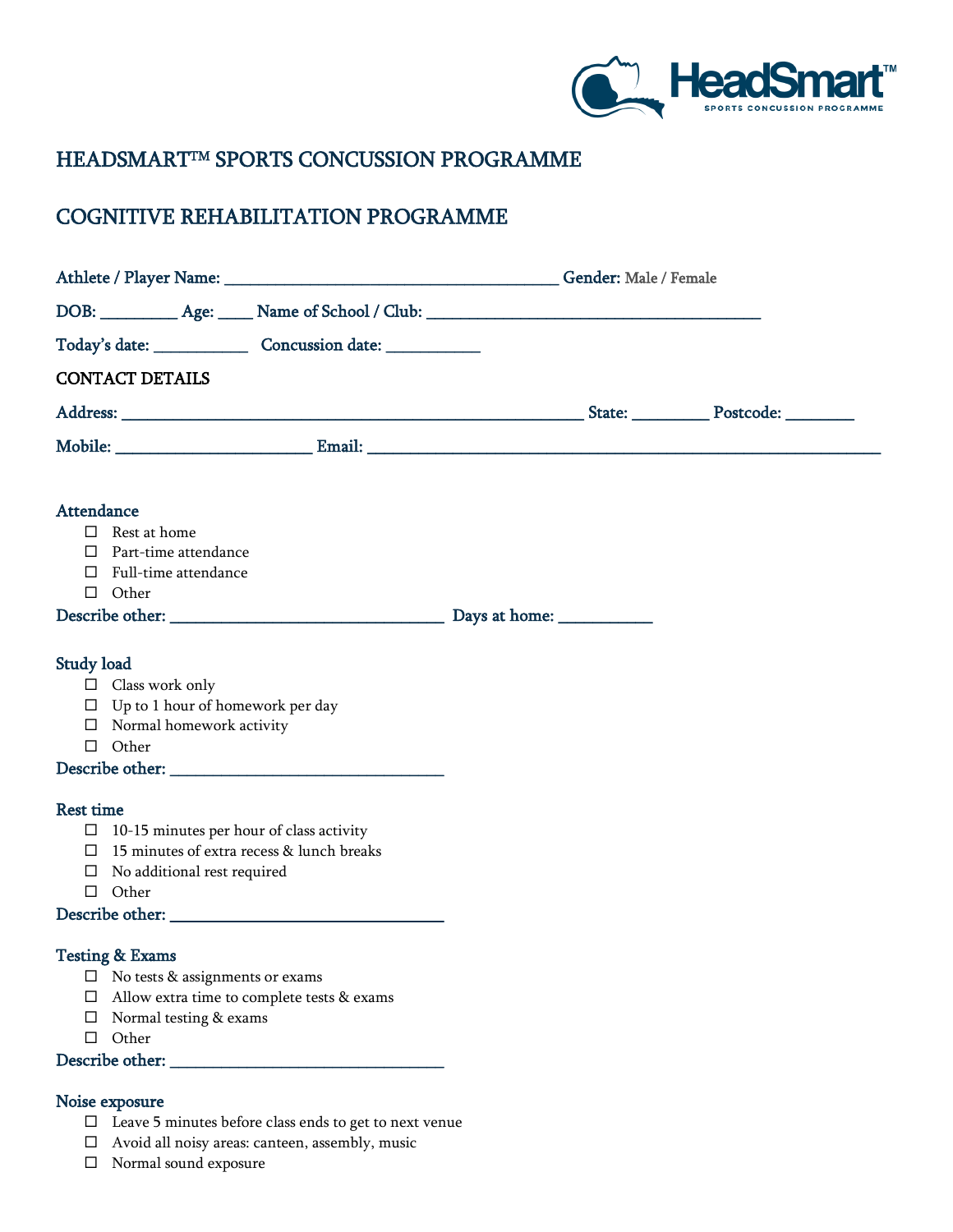$\Box$  Other

### Describe other: \_\_\_\_\_\_\_\_\_\_\_\_\_\_\_\_\_\_\_\_\_\_\_\_\_\_\_\_\_\_\_\_

### Light exposure

- $\square$  Wear sunglasses & hat when walking outside
- $\Box$  <br>Limit screen time to less than 2 hours / day
- □ Normal light & reading stimuli
- □ Other

Describe other:

#### Symptom check-list (tick all that apply)

- □ Headache
- Dizziness
- □ Blurred vision
- $\square$  Balance problems
- $\square$  Don't feel right
- $\square$  Fatigue / low energy
- $\square$  Nausea / vomiting
- $\square$  Noise sensitivity
- $\square$  Light sensitivity
- $\square$  Slow thinking
- Memory trouble
- **D** Poor concentration
- $\Box$  Confusion
- $\Box$  Irritable / sad
- $\square$  Sleep difficulty
- Poor school performance
- $\Box$  Other

Describe other:

#### Symptoms develop or worsen

□ Go to sick bay

#### Symptoms persist or worsen

 $\Box$  Go home

### Doctor's notes